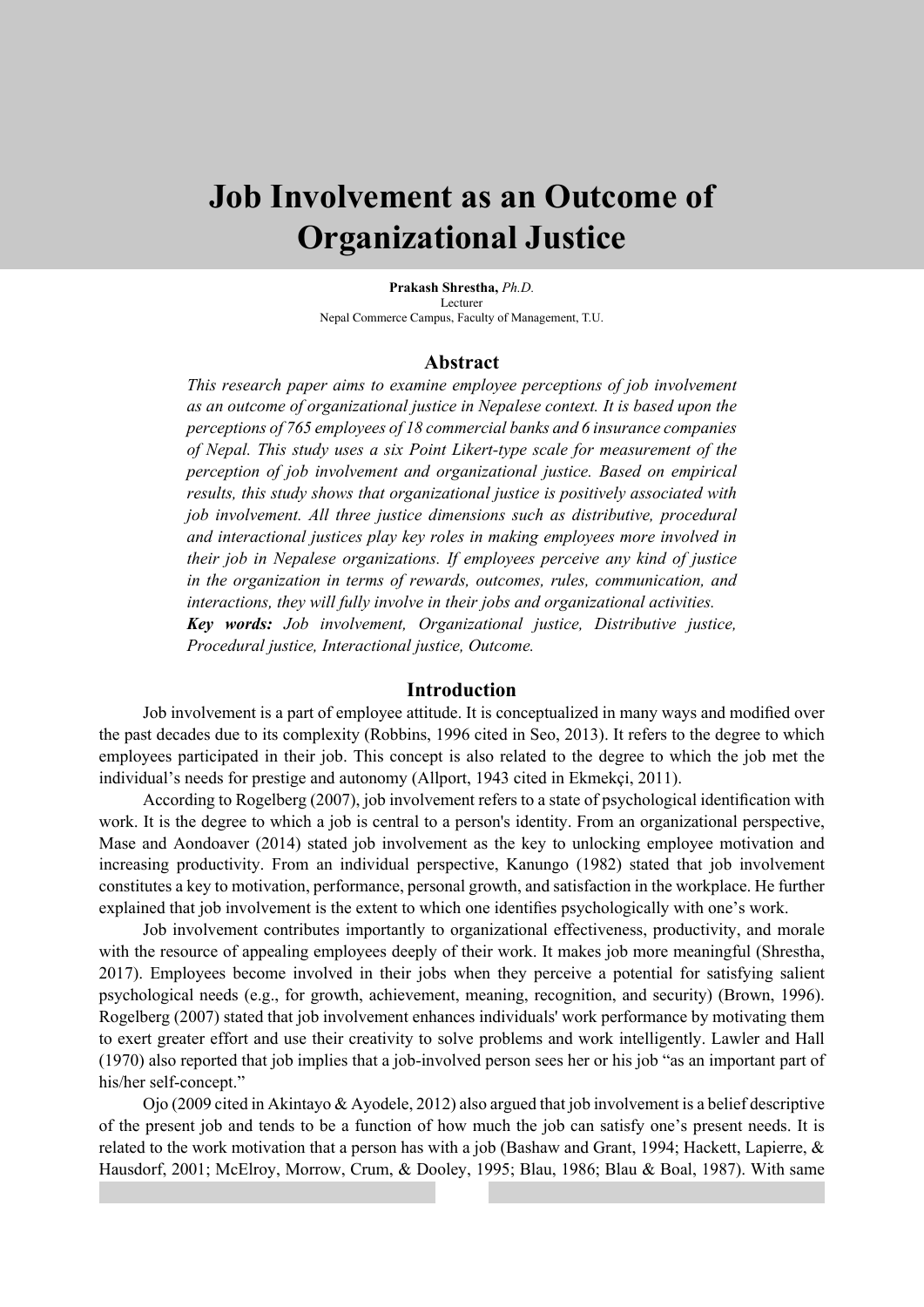sense, Mathieu and Zajac (1990) also argued that job involvement is a belief descriptive of an employee's relationship with the present job. Joiner and Bakalis (2006) suggested that job involvement describes how interested, enmeshed, and engrossed an employee is in the goals, culture, and tasks of a given organization.

### **Review of the Literature**

This research proposes a positive influence of organizational justice on employee job involvement. In one study, Singh and Kumari (1988) reported that job involvement is the degree to which a person is identified psychologically with his or her work or the importance of work in his or her total self-image. In the same way, Van Knippenber (2000) argued that when employees perceive that there is positive organizational justice in their organization, they are likely to internalize the goals and values of their organization as their own, which, these all may motivate them to become more involved in their jobs.

Organizational justice is in fact necessary to achieve organizational goals (Jenaabadi, 2014). It is concerned with how fairly the organization treats employees in terms of distributing outcomes and making decision for allocation of outputs. It has significant impact on employee work outcomes. Job involvement is one of these outcomes. It is a concept newly entered to organizational issues and not more than two decades since its advent. Employees engaged in job, usually energetic and active; they interact positively with their work and try to do their jobs effectively. Job involvement, as an attitude of employee, is an important factor that helps to increase the effectiveness of the organization (Jenaabadi, 2014).

Harter, Schmidt and Hayes (2002) confirmed that employee involvements on work have a significant effect on an organization's profitability and productivity. Mello, Wildermuth, & Paukena (2008) explained that employees' involvement in job is affected by several personal, professional, and organizational factors. Among them organizational justice is one of most the important organizational factors that affects employee's perception of job involvement. Organizational justice is an employee perception of fairness in the work environment. It is believed that employees expect fairness and equity behaviors in the organization. In this regard, Sachs (2006) stated that employees brought in their attempts to be fair to the organization, and more involved in work and do higher performance. In his study, Jenaabadi (2014) reported that there is a significant correlation between organizational justice and its dimensions include distributive justice, procedural justice and interactional justice and job involvement. He further added that the involvement of the priorities of the predictor variables of job, one previous study showed that distributive justice and procedural justice have the ability to predict job involvement.

In addition, previous researches have examined the relationship between justice types and job involvement. In one research, Ahmadi (2011) found a positive relationship of distributive and procedural justice with job involvement. Likewise, Akintayo and Ayodele (2012) also found a positive relationship of distributive justice, procedural justice and interactional justice with job involvement. Hence, in this study, job involvement is taken as the positive outcome of employee perception of organizational justice in Nepalese organizations.

### **Research Questions**

This research addresses a central research question: *how do employees' perceptions of organizational justice contribute to their level of job involvement?* Therefore, to examine the organizational justice and its effects on job involvement in Nepalese context, this study focuses on the following research questions:  $RO:$ *: Does distributive justice explain the employees' job involvement?* 

 $RQ$ <sup>2</sup> *: Does procedural justice explain the employees' job involvement?* 

 $RQ$ <sub>3</sub> $\therefore$ *: Does interactional justice explain the employees' job involvement?* 

## **Objective of the Study**

The present research focuses on examining job involvement as an outcome of organizational justice. Attempts are made to seek answers of the above mentioned research questions.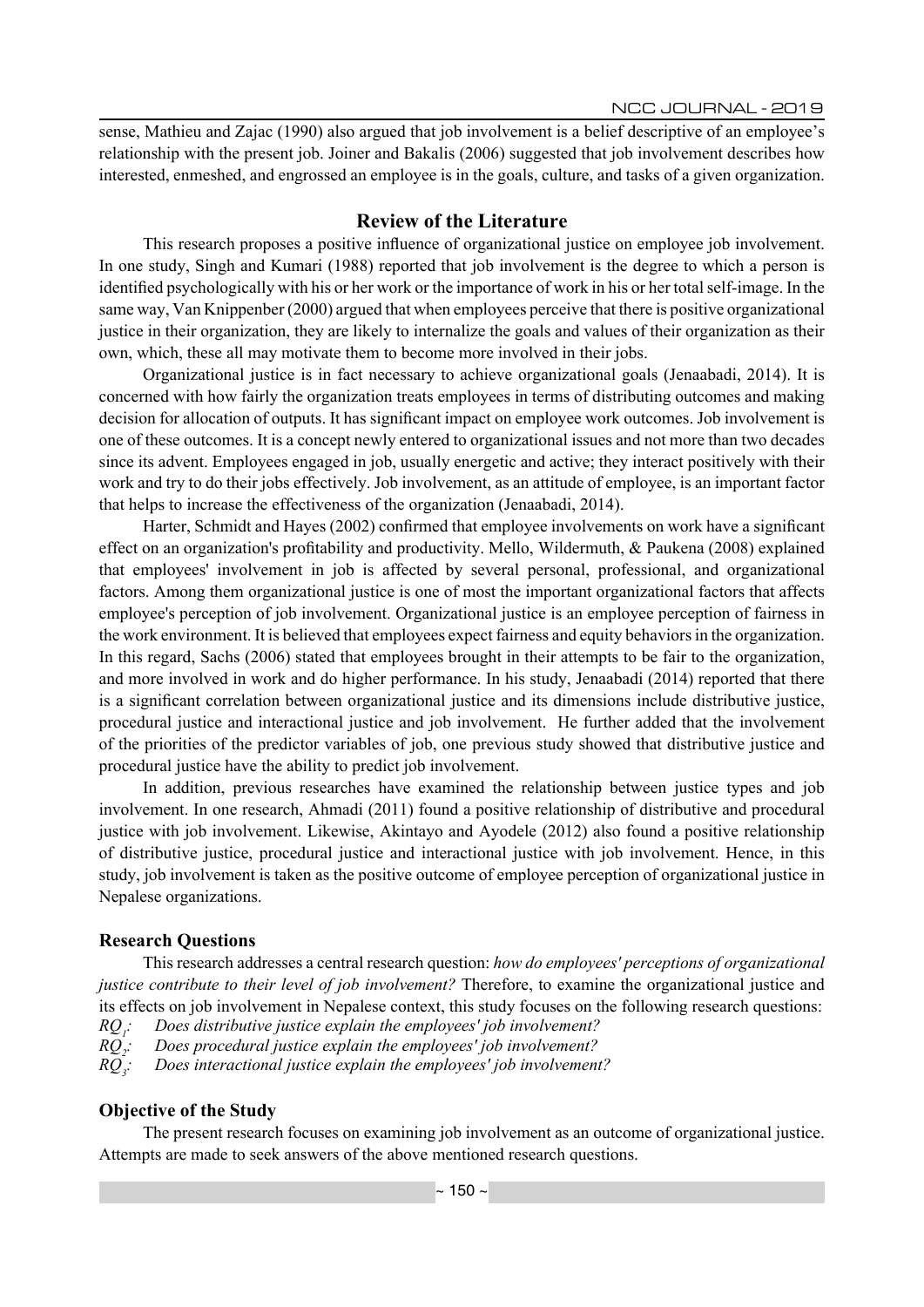#### Vol. 4, No. 1

## **Research Hypotheses**

The major hypothesis of this study is: perceived organizational justice (distributive justice, procedural justice, and interactional justice) has positive and significant associations with job involvement. More specially, following are the key hypotheses of this research:

*H1 : There is a positive and significant effect of distributive justice on employee job involvement.*

*H2 : There is a positive and significant effect of procedural justice on employee job involvement.*

*H3 : There is a positive and significant effect of interactional justice on employee job involvement.*

# **Research Methods**

## *Participants*

This research tries to examine employee job involvement level as an outcome of perceived organizational justice in Nepalese organizations. For this, in total 840 copies of questionnaires (35 in each of the 24 organizations: incorporating 18 commercial banks and 6 insurance companies) are administered. 765 (91.10%) copies of questionnaire are completely filled and returned. These questionnaires are utilized for the purpose of the study. These responses have been collected from head offices, corporate offices, and branch offices of the selected organizations all over the country.

## **Questionnaire and Measurement**

## **Measurement of Organizational Justi***ce*

Organizational justice is measured using the scale developed by Niehoff and Moorman (1993), which is slightly modified to make it clear to the Nepalese people. The scale intended to determine distributive, procedural, and interactional justice.

- *Measurement of Distributive Justice*: Perceptions of distributive justice are measured with a 5-item scale developed by Niehoff and Moorman (1993). The variables under distributive justice are measured by work schedule, pay, work load, job responsibilities, and rewards.
- *Measurement of Procedural Justice*: Perceptions of procedural justice are measured with a 6-item scale developed by Niehoff and Moorman (1993). They are measured by employees' perceptions toward behaviours of managers that consist of unbiased manner, dealing with employee concerns, collecting accurate and complete information, clarifying decisions  $\&$  providing additional information, applying job decisions consistently, and allowing to challenge or appeal job decisions.
- *Measurement of Interactional Justice:* Perceptions of interactional justice are measured with 9-item scale developed by Niehoff and Moorman (1993). The perceptions of interactional justice are measured by employees' attitudes toward the behavior of their managers such as kindness and consideration, respect & dignity, sensitive, truthful manner, concern for right, discussion, offering adequate justification, explanations and clarification.

## **Measurement of Job Involvement**

The measurement of job involvement is based on a 10-item scale developed by Kanungo (1982). The major sample items are: involvement in the present job, the job is almost all parts of the employee, very much involved personally in job, live, eat & breathe with the job, centered-interest around job, strong ties with job, attachment, job-oriented goals, job as reason of existence and absorbed in the job.

All the items of this study are measured on a six-point Likert-type scale from "disagree totally (1)" to "agree totally (6)".

## **Empirical Results**

This section of the study presents an analysis of empirical data that were obtained from the survey.

## **Demographic Characteristics of Respondents**

This section of the study presents the demographic characteristics of the participants and respondents' such as: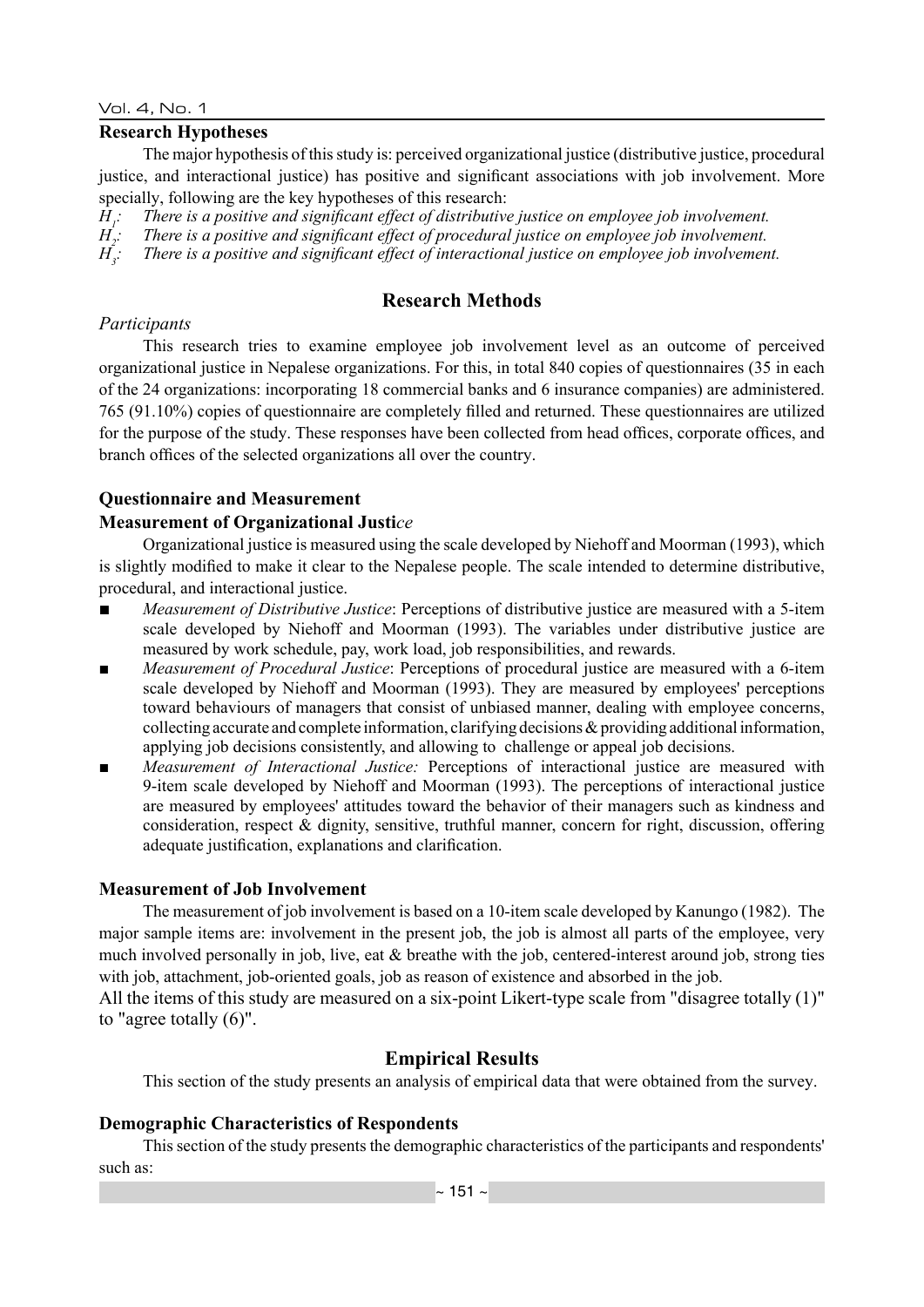| Table 1: Demographic Characteristics ( $N = 765$ ) |                          |                |         |  |  |  |  |
|----------------------------------------------------|--------------------------|----------------|---------|--|--|--|--|
| Demographic Variables                              | Categories               | Frequency      | Percent |  |  |  |  |
| Nature of Job                                      | Permanent                | 668            | 87.3    |  |  |  |  |
|                                                    | Contract                 | 97             | 12.7    |  |  |  |  |
| Gender                                             | Male                     | 388            | 50.7    |  |  |  |  |
|                                                    | Female                   | 377            | 49.3    |  |  |  |  |
| Education                                          | High School/SLC          | 30             | 3.9     |  |  |  |  |
|                                                    | Certificate $(+ 2)$      | 44             | 5.8     |  |  |  |  |
|                                                    | Bachelor                 | 146            | 19.1    |  |  |  |  |
|                                                    | Masters                  | 538            | 70.3    |  |  |  |  |
|                                                    | M.Phil                   | $\mathfrak{S}$ | 0.7     |  |  |  |  |
|                                                    | Ph. D                    | $\overline{2}$ | 0.3     |  |  |  |  |
| Age                                                | Under 20                 | 37             | 4.8     |  |  |  |  |
|                                                    | $21 - 34$                | 541            | 70.7    |  |  |  |  |
|                                                    | $35 - 44$                | 73             | 9.5     |  |  |  |  |
|                                                    | $45 - 54$                | 78             | 10.2    |  |  |  |  |
|                                                    | 55 and above             | 36             | 4.7     |  |  |  |  |
| Job Level/Designation                              | Managerial Level         | 34             | 4.44    |  |  |  |  |
|                                                    | Supervisor/Officer Level | 286            | 37.39   |  |  |  |  |
|                                                    | Clerical Level           | 445            | 58.17   |  |  |  |  |
| Work Experience (in years)                         | $0 - 4$ years            | 378            | 49.41   |  |  |  |  |
|                                                    | $5 - 9$ years            | 213            | 27.84   |  |  |  |  |
|                                                    | 10 - 19 years            | 69             | 9.02    |  |  |  |  |
|                                                    | 20 - 29 years            | 75             | 9.8     |  |  |  |  |
|                                                    | 30 years and above       | $30\,$         | 3.92    |  |  |  |  |

# **Descriptive Statistics**

Means, standard deviations, inter-correlations, and internal consistencies for each study variable are presented in table (2).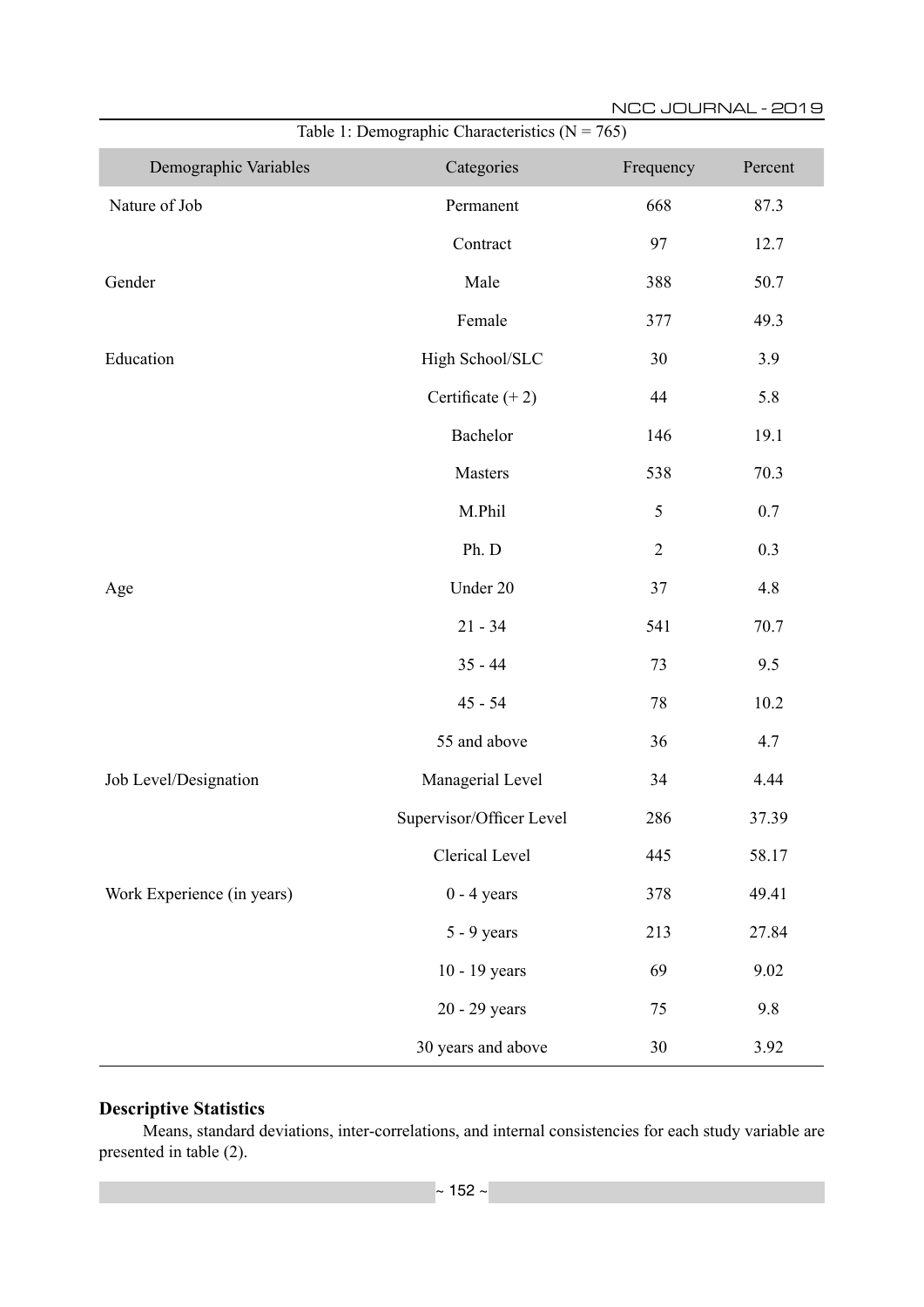| Table 2: Scale Means, Standard Deviations, Cronbach's Alpha, and Inter-correlation ( $N = 765$ ) |                              |      |           |       |          |          |          |                |
|--------------------------------------------------------------------------------------------------|------------------------------|------|-----------|-------|----------|----------|----------|----------------|
|                                                                                                  | Scales                       | M    | <b>SD</b> | Alpha |          |          | 3        | $\overline{4}$ |
|                                                                                                  | Distributive Justice         | 4.50 | 0.12      | 0.92  |          |          |          |                |
|                                                                                                  | Procedural Justice           | 4.34 | 0.22      | 0.91  | $0.29*$  |          |          |                |
| 3.                                                                                               | <b>Interactional Justice</b> | 4.35 | 0.16      | 0.94  | $0.25**$ | $0.39**$ |          |                |
| $\overline{4}$ .                                                                                 | Job Involvement              | 4.78 | 0.13      | 0.94  | $0.49**$ | $0.48**$ | $0.69**$ |                |
| Note: **p<0.01. *p<0.05                                                                          |                              |      |           |       |          |          |          |                |

Vol. 4, No. 1

The above table (2) shows that the cronbach coefficient for distributive justice, procedural justice, interactional justice, and job involvement are 0.92, 0.91, 0.94 and 0.94 respectively. The cronbach coefficients for the entire variables show value above than 0.70. As Sekaran (2006) highlighted that the higher the coefficients, the better the measuring instrument. Therefore, it can be concluded that the collected data are 'goof fit' for the study. In summary, the instruments used to measure each variable in this study are reliable enough and provide useful results.

The results show that the mean on distributive justice is 4.50 with S.D. = 0.12, the mean for procedural justice is 4.34 with S.D. = 0.22, and the mean for interactional justice is 4.35 with S.D. = 0.16 respectively. These results show high levels of distributive justice, moderate levels of interactional justice, and low levels of procedural justice among the Nepalese employees. The highest mean and lowest standard deviation have proved that distributive justice is high among Nepalese employees. However, the lowest mean of procedural justice shows low level of procedural justice among the Nepalese employees. Interactional justice in between two other justice components shows the average level of interactional justice among Nepalese employees. The mean value for job involvement is 4.78 with a standard deviation of 0.13. This mean value is very close to the range of 4.5 to 5. It means the employees have perceived moderate level of job involvement toward their organizations in a scale of 1 to 6.

# **Job Involvement as an Outcome of Organizational Justice**

In this section, multiple regression analysis is applied to ascertain job involvement as an outcome of three dimensions of organizational justice in Nepalese organizations. The results of linear regression analysis of the influence of organizational justice dimensions towards job involvement are shown in table (3):

|                                                                         | <b>Unstandardized Coefficients</b> |            | $\ddot{}$ |          |  |  |  |
|-------------------------------------------------------------------------|------------------------------------|------------|-----------|----------|--|--|--|
| Model                                                                   | В                                  | Std. Error |           | Sig.     |  |  |  |
| (Constant)                                                              | 18.29                              | 1.63       | 11.19     | $0.00**$ |  |  |  |
| Distributive Justice                                                    | 0.19                               | 0.07       | 2.98      | $0.00**$ |  |  |  |
| Procedural Justice                                                      | 0.08                               | 0.05       | 1.6       | $0.03*$  |  |  |  |
| <b>Interactional Justice</b>                                            | 0.87                               | 0.04       | 22.72     | $0.00**$ |  |  |  |
| $R = 0.702$ ; $R^2 = 0.49$ ; Adjusted $R^2 = 0.491$ ; F-Value = 246.824 |                                    |            |           |          |  |  |  |
| Note: *p<0.05, **p<0.01; Dependent Variable: Job Involvement            |                                    |            |           |          |  |  |  |
|                                                                         |                                    |            |           |          |  |  |  |

Table 3: Regression Result of Organizational Justice and Job Involvement

Based on the results, this section presents the structural model of dimensions of organizational justice and job involvement.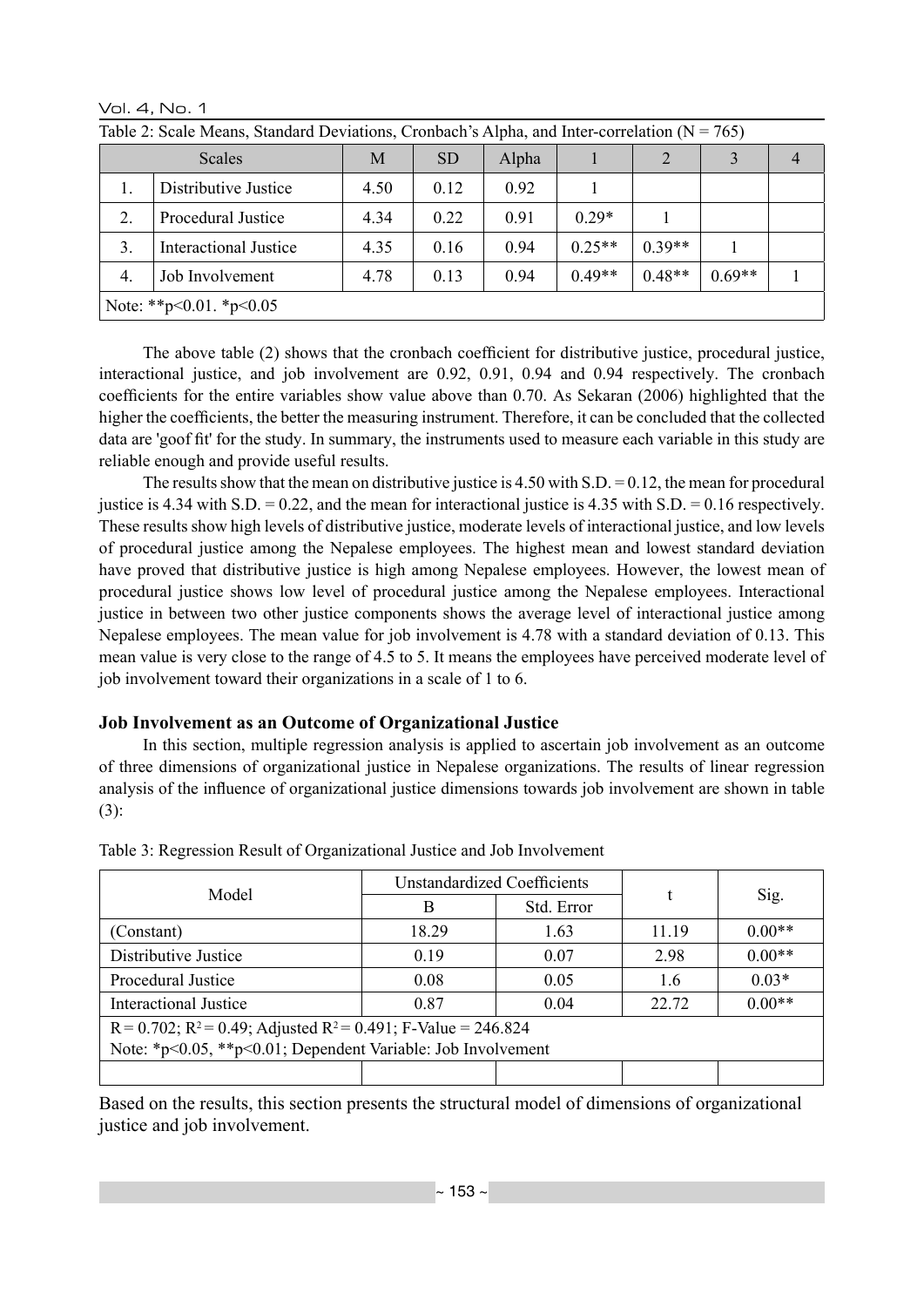

The analyses reveal that distributive justice is significantly positively related to job involvement (β  $= 0.19$ , p<0.01). Similarly, procedural justice is significantly positively related to job involvement ( $\beta$  = 0.08, p<0.05) and interactional justice is also significantly positively related to job involvement ( $\beta$  = 0.87, p<0.01). Thus, the results indicate that there is a positive and significant effect of perceived organizational justice on employee job involvement. These findings provide support for  $H_1$ ,  $H_2$ , and  $H_3$ . These results show that job involvement is an outcome of organizational justice. As the matter of fact, out of three justice dimensions, interactional justice has shown its strong influence in developing employee job involvement whereas procedural justice has least influence on employee job involvement.

#### **Discussion and Conclusion**

The main aim of this research is to investigate job involvement as an outcome of organizational justice in Nepalese organizations. Based on the empirical results, this study shows a significant and positive relationship between job involvement and organizational justice dimensions. Moreover, the results show a significant and positive relationship between distributive justice and job involvement. It is also same in case of procedural justice and job involvement. This finding is consistent with the results of Akintayo and Ayodele (2012), and Ahmadi (2011). They stated that distributive and procedural justices have significant and positive impact on job involvement. This finding is consistent with the results of Mohamed (2014), and **AL-Abrrow,** Ardakani, Harooni, and Pour **(2013).** All these results indicate that when employees perceive the work schedule, pay, workload, job responsibilities and rewards to be fair they reciprocate by involving more in their job. In the same way, employees' perceptions toward behaviours of managers (that consist of unbiased manner, dealing with employee concerns, collecting accurate and complete information, clarifying decisions and providing additional information, applying job decisions consistently, and allowing to challenge or appeal job decisions) also help employee to be more involved in their jobs. The results of this research also show a positive and significant relationship between interactional justice and job involvement. These results seem to be consistent with the findings of Jenaabadi (2014). Jenaabadi (2014) stated that the involvement of priorities of the predictor variables of job, the results show that distributive justice and procedural justice have the ability to predict job involvement. Therefore, it can be conclude that job involvement is an outcome of organizational justice. Therefore, based on all these results it can be concluded that when employees perceive any kind of justice in the organization- in rewards and outcomes, in procedures and communication, and in interaction- they will be involved in job and organization; that ultimately, the employees identify with their job and organization. Thus, it can be concluded that distributive, procedural and interactional justice could have their role in making employee more involved in job. It implies that the more favourable organizational justice, the more likely positive employee involvement in their organizational jobs. It also can be concluded that the employees who are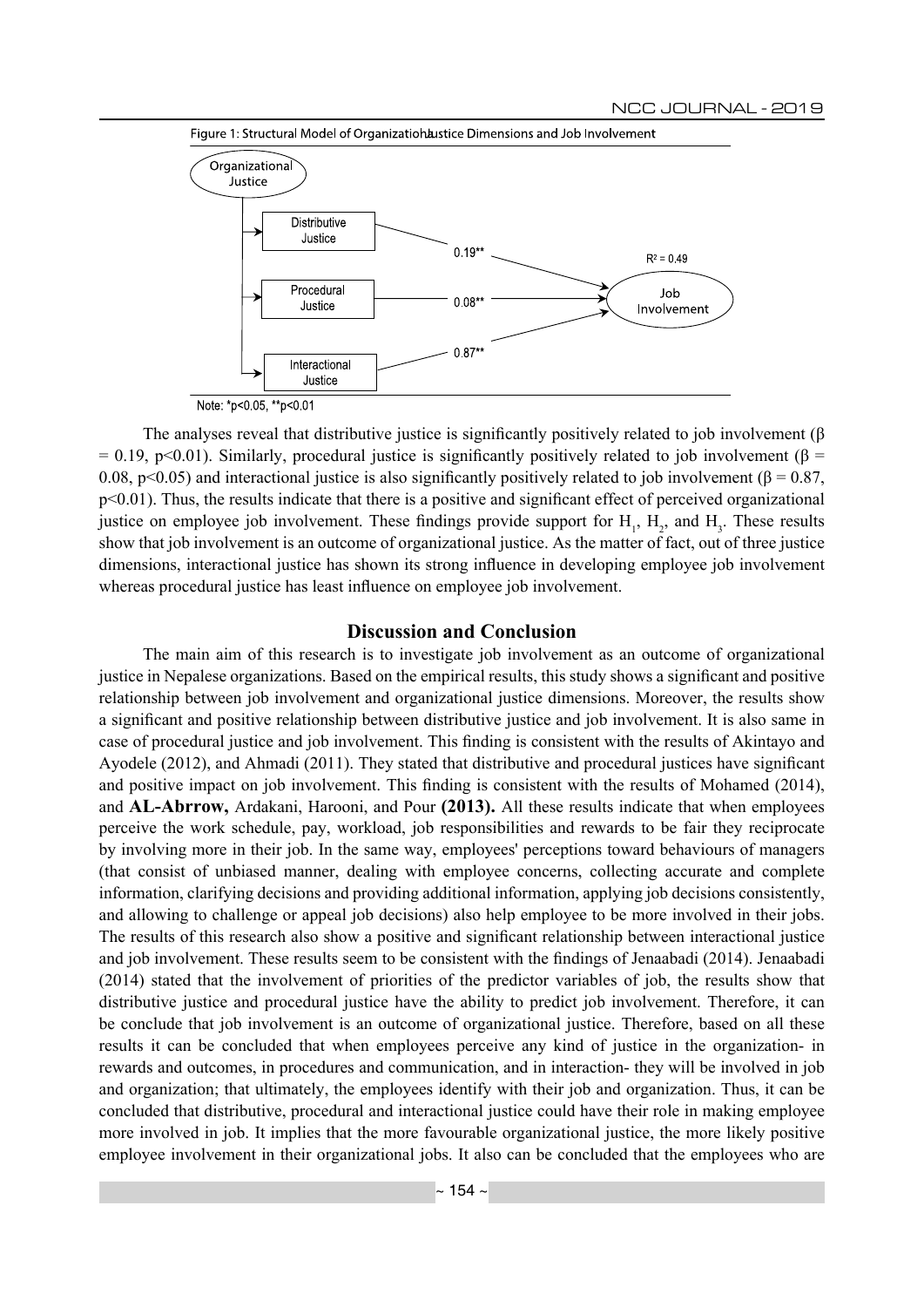Vol. 4, No. 1

highly involved in their job care deeply about their work and find it difficult to separate their work and personal lives. Hence, the findings of this study suggest that efforts to increase levels of job involvement for employees, today's organizations need to consider their perceptions of fairness in organizational practices.

## **Acknowledgements**

*The author is thankful to University Grants Commission (UGC), Sanothimi, Bhaktapur, Nepal for providing grants on this research.*

## **References**

- Ahmadi, F. (2011). Job involvement in Iranian Custom Affairs Organization: the role of organizational justice and job characteristics. *International Journal of Human Resource Studies, 1*(2), 40-45.
- Akintayo, D.I., & Ayodele, O.A. (2012). Organizational justice and behaviour of human resource in industrial organizations in South-West Nigeria. *Global Advanced Research Journal of Management and Business Studies* (ISSN: 2315-5086) Vol. *1*(6), 201-209.
- AL-Abrrow, HA, Ardakani, M.S., Harooni, A., & Pour, H.M. (2013). The relationship between organizational trust and organizational justice components and their role in job involvement in education. *International Journal of Management Academy*, *1*(1), 25-41.
- Allport, G. (1943). The ego in contemporary psychology. *Psychological Review, 50*(5), 451- 476.
- Bashaw, R.E., & Grant, E.S. (1994). Exploring the distinctive nature of work commitments: Their relationships with personal characteristics, job performance, and propensity to leave. *Journal of Personal Selling and Sales Management*, *14*(2), 1-16.
- Blau, G.J. (1986). Job involvement and organizational commitment as interactive predictors of tardiness and absenteeism. *Journal of Management*, *12*(4), 577-584.
- Blau, G.J., & Boal, K.R. (1987). Conceptualizing how job involvement and organizational commitment affect turnover and absenteeism. *Academy of Management Review*, *2*(2), 288-300.
- Brown, S. P. (1996). A meta-analysis and review of organizational research on job involvement. *Psychological Bulleti*n, *120*(2), 235-255.
- Ekmekçi, A.K. (2011). A study on involvement and commitment of employees in Turkey. *Journal of Public Administration and Policy Research, 3*(3) 68-73.
- Hackett, R.D., Lapierre, L.M., & Hausdorf, P.A. (2001). Understanding the links between work commitment constructs. *Journal of Vocational Behavior*, *58*(3), 392-413.
- Harter, J. K., Schmidt, F. L., & Hayes, T. L. (2002). Business-unit-level relationship between employee satisfaction, employee engagement, and business outcomes: A meta-analysis. *Journal of Applied Psychology*, *87*(2), 268–279.
- Jenaabadi, H. (2014). Examining the relationship between job involvement and organizational justice of education teachers in Zahedan city. *Science Road Journal,* Volume: *2*(3), 71-80.
- Joiner, T. A., & Bakalis, S. (2006). The antecedents of organizational commitment: The case of Australian casual academics. *International Journal of Educational Management, 20*(6)*,* 439-452.
- Kanungo, R.N. (1982). Measurement of job and work involvement. *Journal of Applied Psychology*, *11 (3)*, 341-349.
- Lawler, E.E. III, & Hall, D.T. (1970). Relationship of job characteristics to job involvement, satisfaction, and intrinsic motivation. *Journal of Applied Psychology*, *54*(4), 305-312.
- Mase, J.A., & Aondoaver, U. (2014). Job Related Tension, Interactional Justice and Job Involvement among Workers of Dangote Cement Company Gboko. *International Journal of Applied Psychology, 4*(3): 81-85.
- Mathieu, J.E., & Zajac, D.M. (1990). A review and meta-analysis of the antecedents, correlates, and